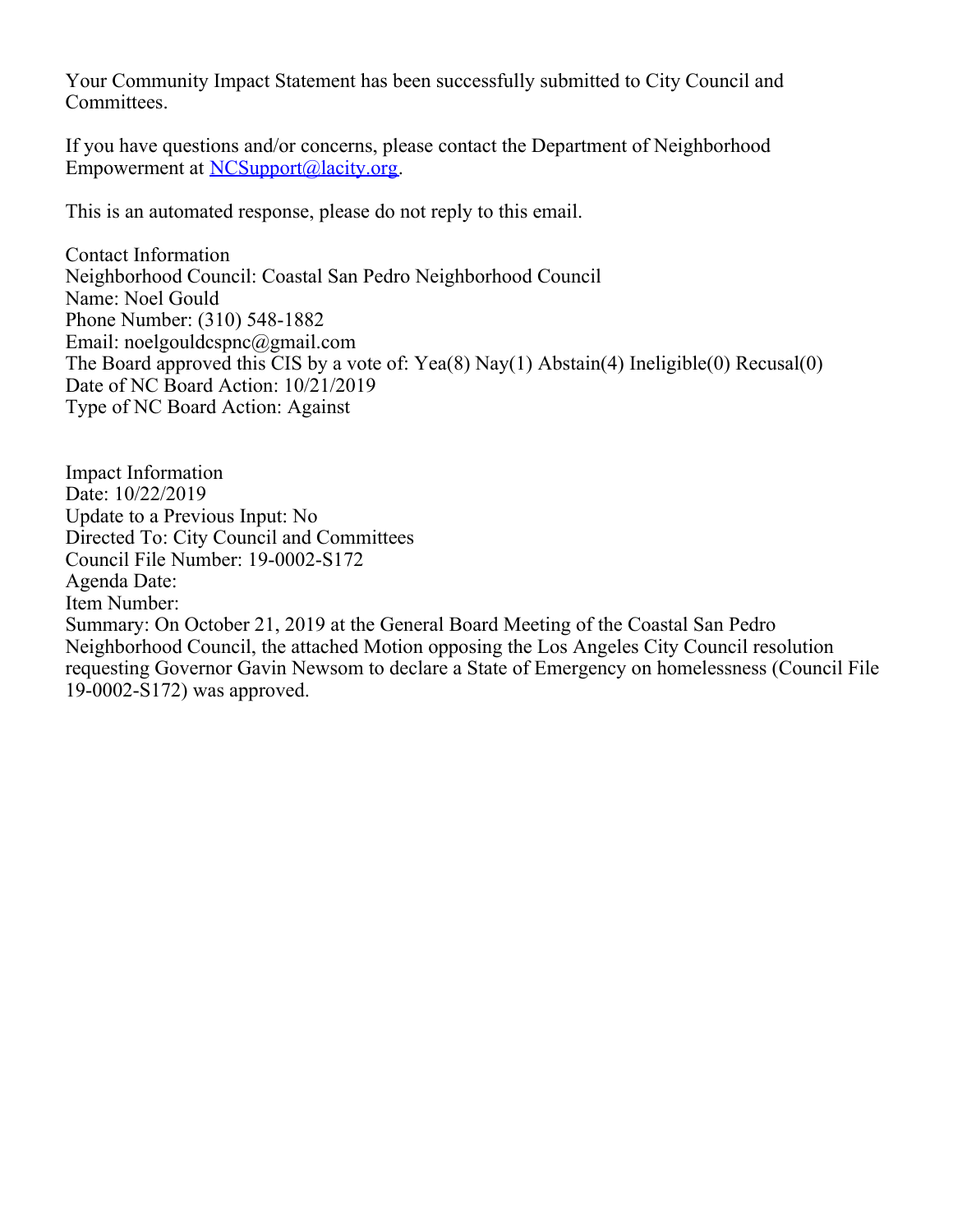**Doug Epperhart** President

**Dean Pentcheff** Vice President

**Kathleen Martin** Secretary

**Louis Dominguez** Treasurer



October 22, 2019

Los Angeles City Council and Rules, Elections & Intergovernmental Relations Committee 200 North Spring Street Los Angeles, CA 90012

> Re: Motion opposing Los Angeles City Council resolution requesting Governor Gavin Newsom to declare a State of Emergency on homelessness (Council File 19-0002-S172).

Whereas, the Coastal San Pedro Neighborhood Council has reviewed and analyzed the Resolution promulgated by the Los Angeles City Council on September 25, 2019 asking Governor Gavin Newsom to declare a State of Emergency on homelessness in the State of California; and

Whereas, the CSPNC finds that this Resolution is overly broad and vague, and that it lacks substantial evidence to support it, and it is an attempt to skirt laws, obtain legal immunities for emergency actions taken, and evade accountability for a failure to act on the homelessness issues over many years; and

Whereas, the City of Los Angeles' resources must be reallocated to support a feasible and much more efficient and effective plan that accommodates the emergency nature of the homelessness issue facing our City and these priorities must supersede funding to build permanent supportive housing, which should begin after emergency needs are met; and

Whereas, an example of a more efficient and effective solution is a modern Quonset hut (i.e. a 3,000 sq. ft. Quonset hut costs about \$22,500 plus freight for the structure, and there would be additional costs for the necessary interior improvements); and

Whereas, constitutional rights, environmental laws, public safety and health laws and regulations must be followed to accomplish these goals comprehensively and safely for the welfare of all Californians, and a State of Emergency attempting to void applicable laws and regulations is not in support of the safety and well-being of the City of Los Angeles residents or California residents generally; and

Whereas, the Coastal San Pedro Neighborhood Council supports the findings and the recommendations of the City Controller in the required audit report dated October 10, 2019 regarding Proposition HHH funds; and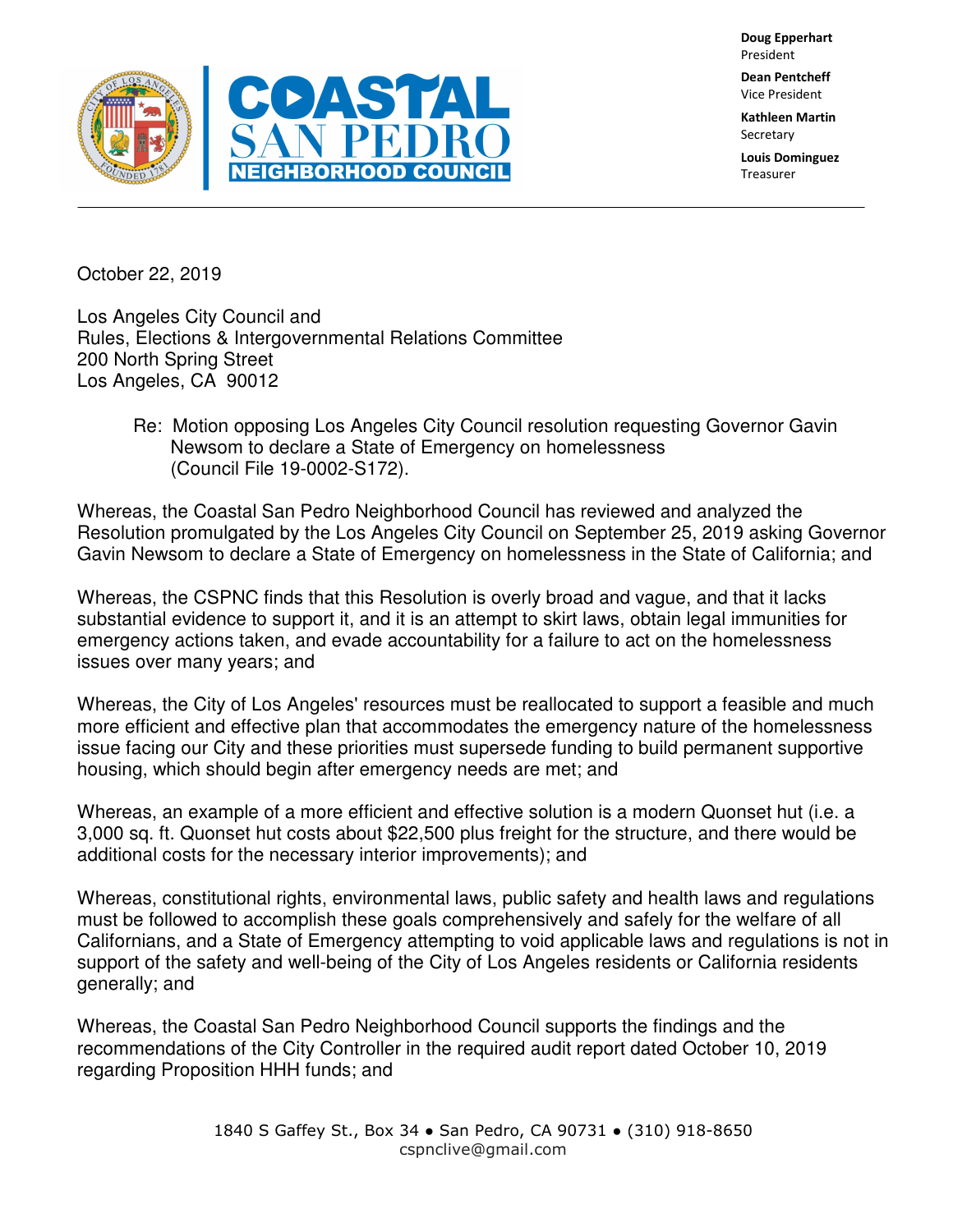Whereas, we owe it to the taxpayers who voted to approve Proposition HHH as well as to our homeless population to be certain that the \$1.2 billion in bond proceeds is going towards the absolute best and highest priority use in order to address the emergency nature of the crisis at hand.

**Therefore be it resolved**, the Coastal San Pedro Neighborhood Council opposes the adoption of the motion regarding a declaration of a State of Emergency by the Los Angeles City Council (Council File 19-0002-S172); and

**Be it further resolved**, the CSPNC requests immediate steps by the City Council to meet with City department officials to come up with an emergency plan for resolving the emergency medical and social needs of our homeless population, using existing City resources:

- the first priority must be focusing on options for emergency shelters that can be built much more cost-effectively, efficiently and expeditiously than the City's current proposals;
- the second most immediate need is for the City Council to provide access to hygienic facilities, including restrooms and showers; and
- thirdly, adequate mental health and other supportive services must be provided; and
- the homeless-related projects currently being considered by the City must be reevaluated and modified based on the recommendations in the required audit report dated October 10, 2019 regarding Proposition HHH funds, to more effectively (both in terms of cost and speed) address the emergency nature of the crisis at a hand, despite any preliminary approvals.

Please contact Robin Rudisill at 310-721-2343 should you have any questions related to this letter.

Sincerely,

Douglas Esperhart

Doug Epperhart, President On behalf of the Coastal San Pedro Neighborhood Council Board

cc: Mayor Garcetti, City Controller, Ryan Ferguson